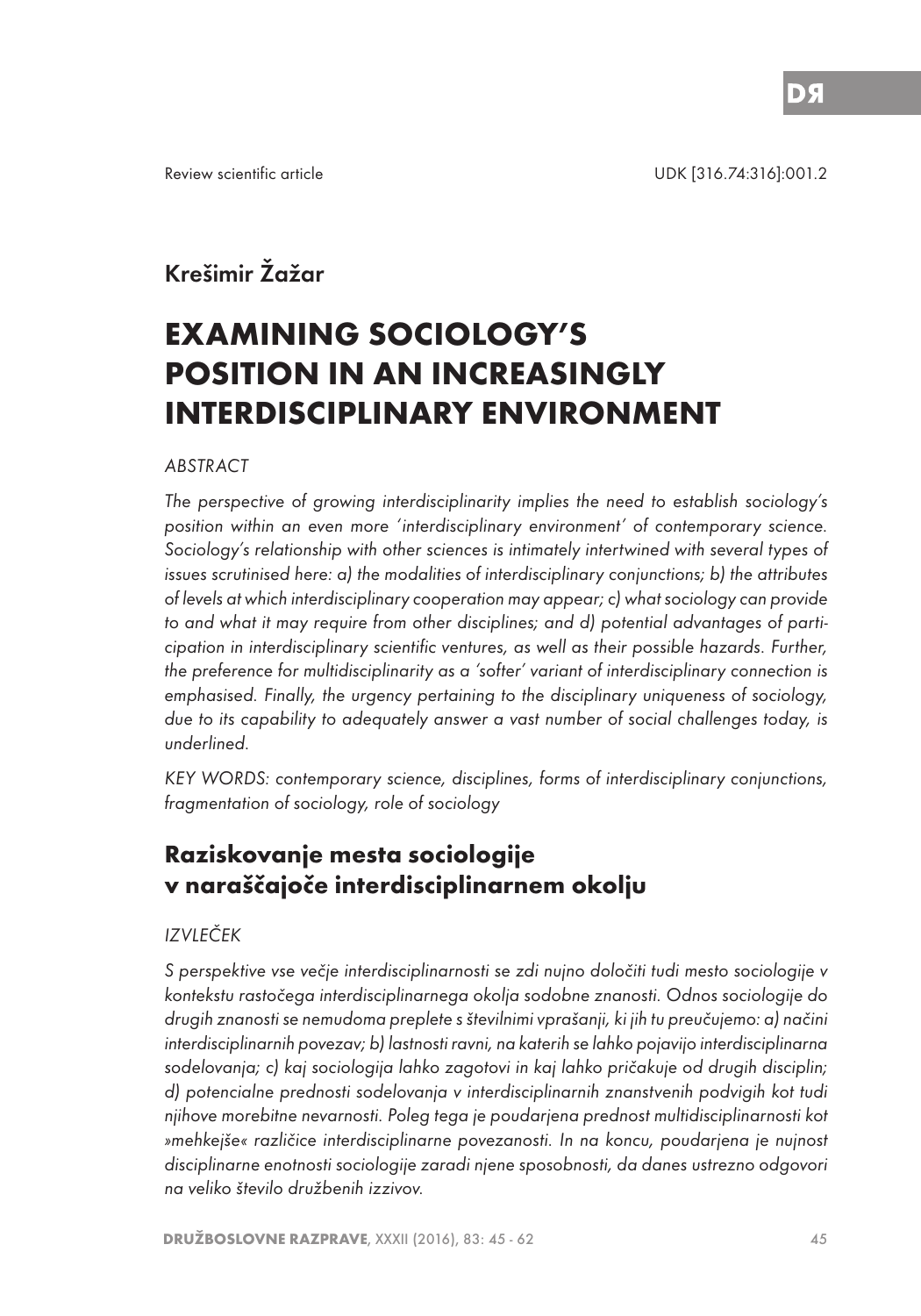KLJUČNE BESEDE: sodobne znanosti, discipline, oblike interdisciplinarnega povezovanja, fragmentacija sociologije, vloga sociologije

## **1 Introductory Notes**

The landscape of the contemporary science has increasingly been marked by interdisciplinarity (see, for instance, Henry 2005; Jacobs and Frickel 2009: 45–47; Crane 2010: 170). $^1$  Obviously, interdisciplinarity has become a certain fashion in the academic world (Burawoy 2013: 7). It has become ascendingly favoured in funding scientific research (Garforth and Kerr 2011: 660) and, particularly in some countries (like the UK) it seems to be on everyone's agenda (Strathern 2007: 125). The depicted situation indicates tremendous expectations of interdisciplinarity that is viewed 'as a solution to a series of contemporary problems' (Barry et al. 2008: 21). While interdisciplinarity represents one of the major topics today, it seems that this concept is frequently taken for granted, without detailed examination of its key features, preceding presumptions and following implications. In this article the basic definition of the concept and crucial determinants of interdisciplinarity will be provided, contextual determinants of its appearance disputed, diverse types of interdisciplinary connections presented, particular flaws and obstacles related to the emergence of interdisciplinary collaborations analysed, as well as critical remarks addressed to the idea of interdisciplinarity debated.

However, the basic aim of this paper is to situate sociology within the growing interdisciplinary map of contemporary science. The relation of sociology with other sciences is tightly linked to several types of issues that will be discussed: forms of interdisciplinary connections, attributes of levels (epistemological, theoretical and methodological) at which interdisciplinary cooperation may be instituted, possible contributions and requirements of sociology regarding other disciplines and probable benefits and dangers of entering into interdisciplinary arrangements. Moreover, a general anticipation of the upcoming trends considering intradisciplinary and interdisciplinary issues of sociology will be briefly exposed.

The anyhow challenging question of the relation of sociology and interdisciplinarity is even more demanding to analyse due to the highly complex nature of sociology itself.

## **2 Intradisciplinary Queries of Sociology**

Perhaps squarely uttered yet quite adequately defining scientific disciplines is the following categorisation: they are 'firmly established social structures for the organization of knowledge' (Greckhamer et al. 2008 according to Crane 2010: 170). This definition highlights the institutional foundation, regularly identified with academic departments that educate new generations of students, and the epistemological foundation, i.e. theoretical

<sup>1.</sup> This article is based on the paper presented at the 'Annual Meeting of the Slovenian Sociological Association 2015 – Sociology between Producing Knowledge and Shaping Society' that was held from 6th to 7th November 2015 in Ljubljana, Slovenia.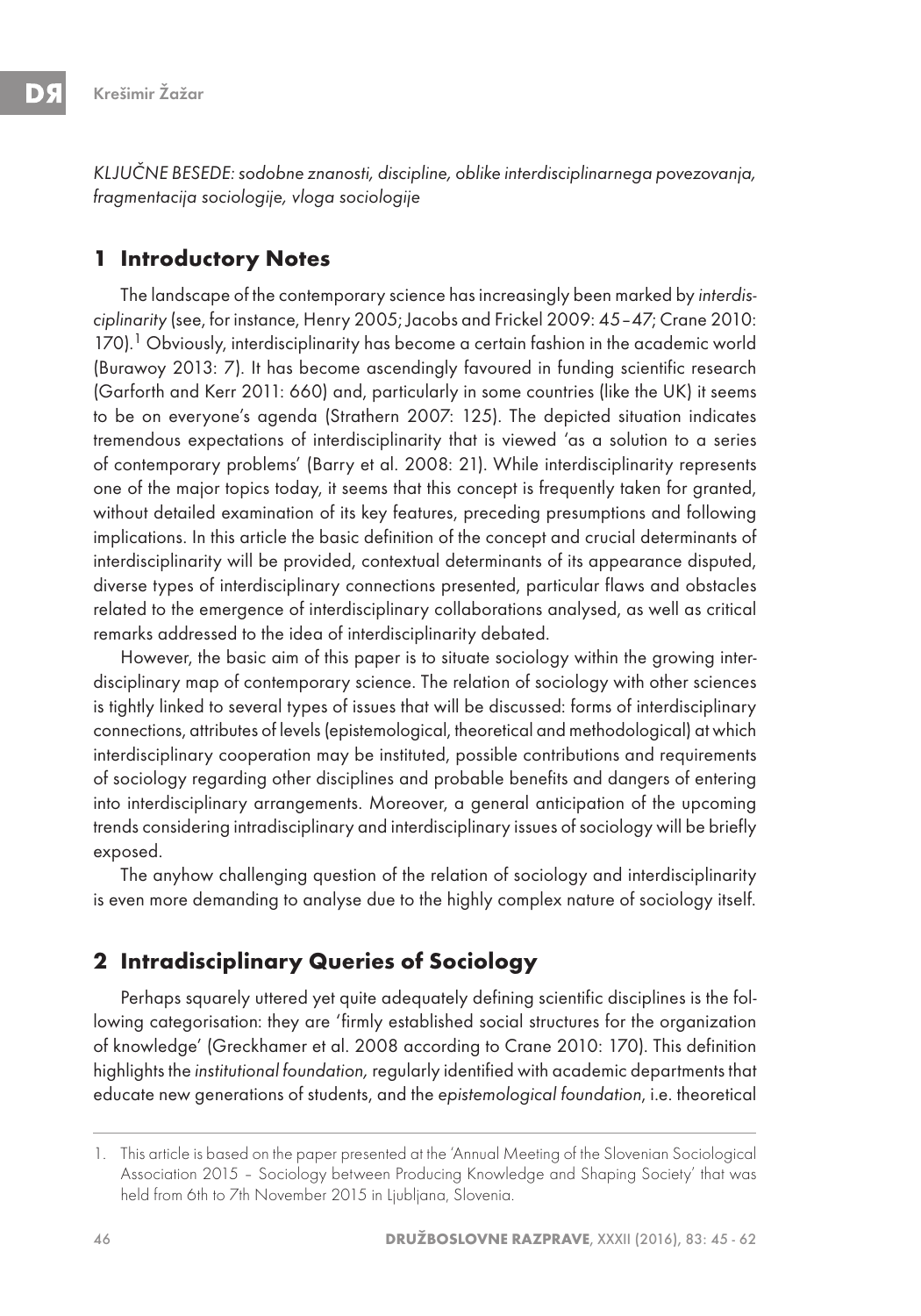concepts and tools, codified language and research methods, as crucial determining pillars of any discipline (Coast et al. 2007 according to Crane 2010: 170).<sup>2</sup> A commitment to a particular discipline ensures that certain disciplinary concepts and methods have been applied properly while other elements that are not ranked as part of a discipline are put aside (Barry et al. 2008: 20–21). Any science presumes an organized group of experts who decide about what can be considered as valid disciplinary knowledge. In the most general sense, any discipline is rooted in 'an "assumptive world", beliefs and practices so hallowed that they go without saying, taken completely for granted' (Scheff 2013: 180).

However, in sociology it is intensely demanding to detect such an assumptive, undisputable world. Instead of consensus on the crucial categories of sociology, one can find 'dissensus' about the core of the discipline (Holmwood 2010: 649), blatant disunity, fragmentation and heterogeneity that appears at diverse axes and levels: ontological, epistemological and methodological.

The diversity of sociology is articulated in numerous ways. At the most abstract level, the discipline is considered as multi-paradigmatic, or as a science consisting of diverging research programmes and traditions. It is a fractured discipline (in Moody and Light 2006: 68) that suffers from a pronounced level of incoherence (Davis 1994; Holmwood 2010: 647), permanent proliferation of diverse schools of thought (in Fuller 1991: 313), that has been facing crisis (Gouldner 1970; see also Weiß 1995 according to Steinmetz and Chae 2002: 113), that has been grasped by a decomposition process (Horowitz 1994) and that is 'irremediably interstitial' (Abbot 2001: 6). The interstitial character of sociology betokens that it contains sets of fractal distinctions, or binary dichotomies, which have been ramified across the whole body of the discipline (Abbot 2001: 3–33). Realism – nominalism, structure – agency, positivism – interpretavism are only a few pairs of a considerably more extensive list of binary oppositions that reflect the disruption within the core of sociology. Exceptional subspecialisation also contributes to the disintegration of the discipline, i.e. the dispersion into a tremendous number of particular substantial realms. Due to the enduring process of fragmentation (Garforth and Kerr 2011: 659), at the theoretical level, sociology has become the 'discipline dominated by a highly detailed research on minute problems' (Ritzer 1990: 11) with a bulk of over-specialized theories (Turner and Boynes 2006: 376). The scope of substantial subject matter fields is, thus, ample and among them exist strict boundaries, what implies a lack of interest for the works of sociologists specialized for other topics (Stinchcombe 1994: 283). Regarding this issue, I entirely agree with Scheff (2013: 184) that specialization must not represent an end in itself. From the viewpoint of exponents of sub-specialized fields, sociology may appear as a coherent structure, but a glance at the totality of science indicates 'disconnection and chaos' (Moody and Light 2006: 67).

The disunity of sociology is also manifested at the organizational level. According to Fuchs and Turner (1986: 148–149) this is actually the weakest point of the discipline as

<sup>2.</sup> Similarly, Fuller (1991: 302) emphasizes the importance of disciplinary boundaries since they 'provide the structure needed for a variety of functions, ranging from the allocation of cognitive authority and material resources to the establishment of reliable access to some extra-social reality'.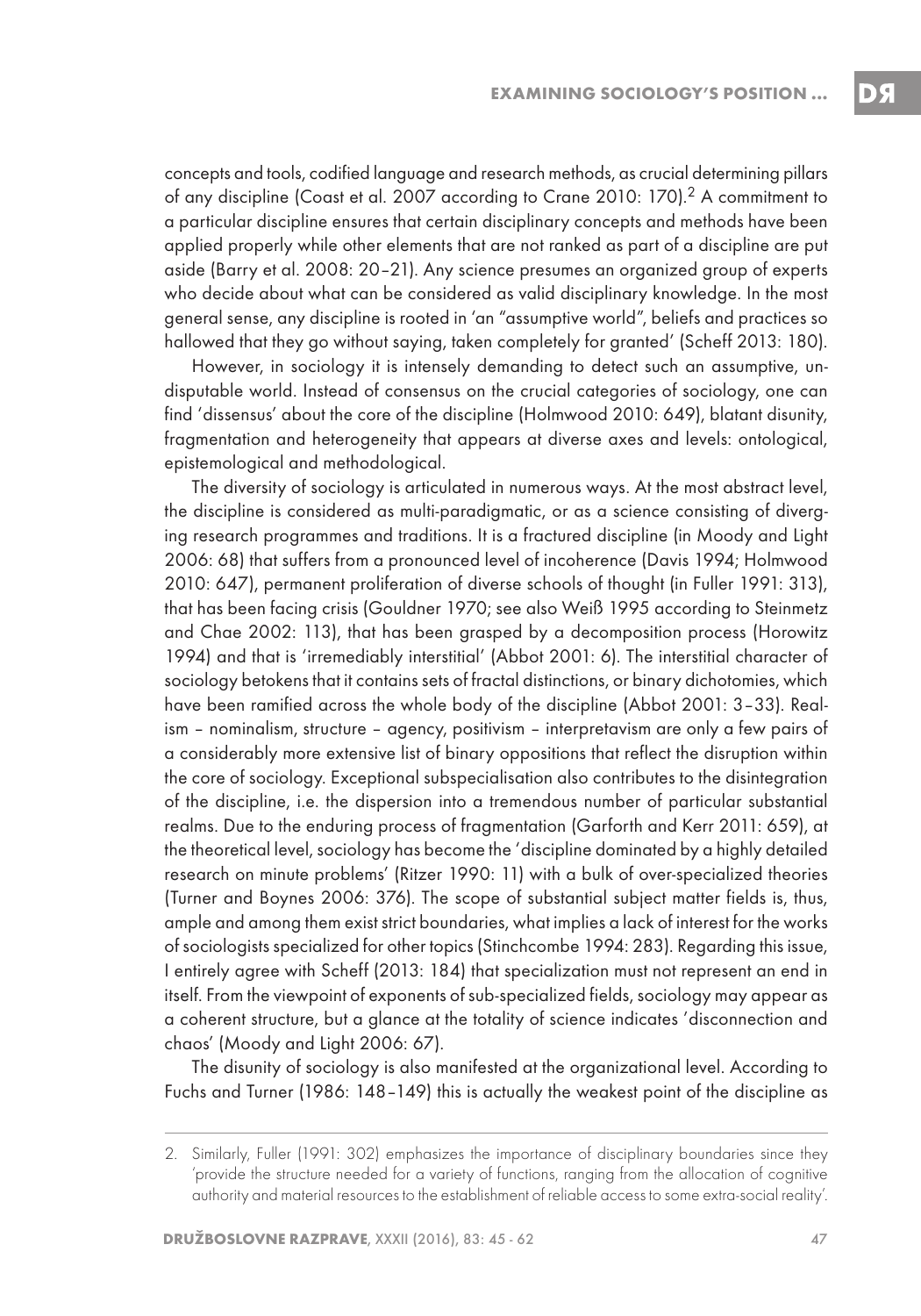governing patterns of organizational control over sociological work imply its immaturity. In comparison to mature sciences marked by a single, homogenous establishment that defines the standards of all dimensions of scientific work, in sociology there is a pluralistic structure with no single group possessing a monopoly position and control 'over the production and administration of sociological knowledge' (Fuchs and Turner 1986: 149). The lack of central control over material, organizational and symbolic resources is perceived as the cause of incoherence and disintegration (Turner 2006). A disintegrated state of affairs goes along with the ineffectiveness of professional organizations (Stinchcombe 1994: 289). In that sense reflexive weakness is attributed to sociology, since it is not capable to be properly constituted as a social unit (Fuller 1991: 314). Additionally, the disintegration of sociology induces steady difficulties for justifying its existence (Stinchcombe 1994: 279) and makes future prospects of the discipline uncertain. This uncertainty is produced by the incapability to obtain consensus about the criteria for stratification of sociologists. Instead of unified criteria for defining excellence, within the discipline a 'partially ordered stratification system' (Stinchcombe 1994: 281) with multiple standards for evaluating research, training and prestige of departments is at work (Stinchcombe 1994: 281–283, 288).

Alongside the denoted frictions and divisions, there is an additional tension related to the adversative conceiving of its final telos. On the one hand, sociology is viewed as stringent science about the social world, while on the opposite side there are sociologists who underline the primacy of social engagement and activism. The enormous disruption of the two contrary angles may even end in a bifurcation and cleavage of sociology as a humanistic and, on the diametric pole, narrowly scientific discipline (Turner 2006: 26).

Even a brief glance at the surface of sociology unfolds that it is a highly messy, disordered, fractional discipline with an amorphous identity. Finally, it can be assessed that 'sociology as a discipline exists in a state of internal interdisciplinarity' (Holmwood 2010: 650, also 646).

## **3 The Basic Assumptions of Interdisciplinarity**

## **3.1 Definitions of Interdisciplinarity**

An incipient preliminary remark when examining interdisciplinarity refers to a common attitude that it represents a contemporary phenomenon, what is entirely wrong. There is a long history of coexistence between interdisciplinary centres and academic departments of single disciplines (Strathern 2007: 125). Rather than conceiving interdisciplinarity as something novel, it should be interpreted as a 'historical constant' (Barry et al. 2008: 23). However, what is epochally new is that interdisciplinarity has turned into 'a totalising mode of academic being' (Strathern 2007: 125), i.e. it has been deployed into the core of the academic world, and is faced with huge expectations, as it is perceived as an instrument that should bridge science with society and economy (Barry et al. 2008: 23).

A quite comprehensive definition of interdisciplinarity is provided by Rogers and others (according to Coast et al. 2007: 496) who designate it as the 'emergence of insight and understanding of a problem domain through the integration or derivation of different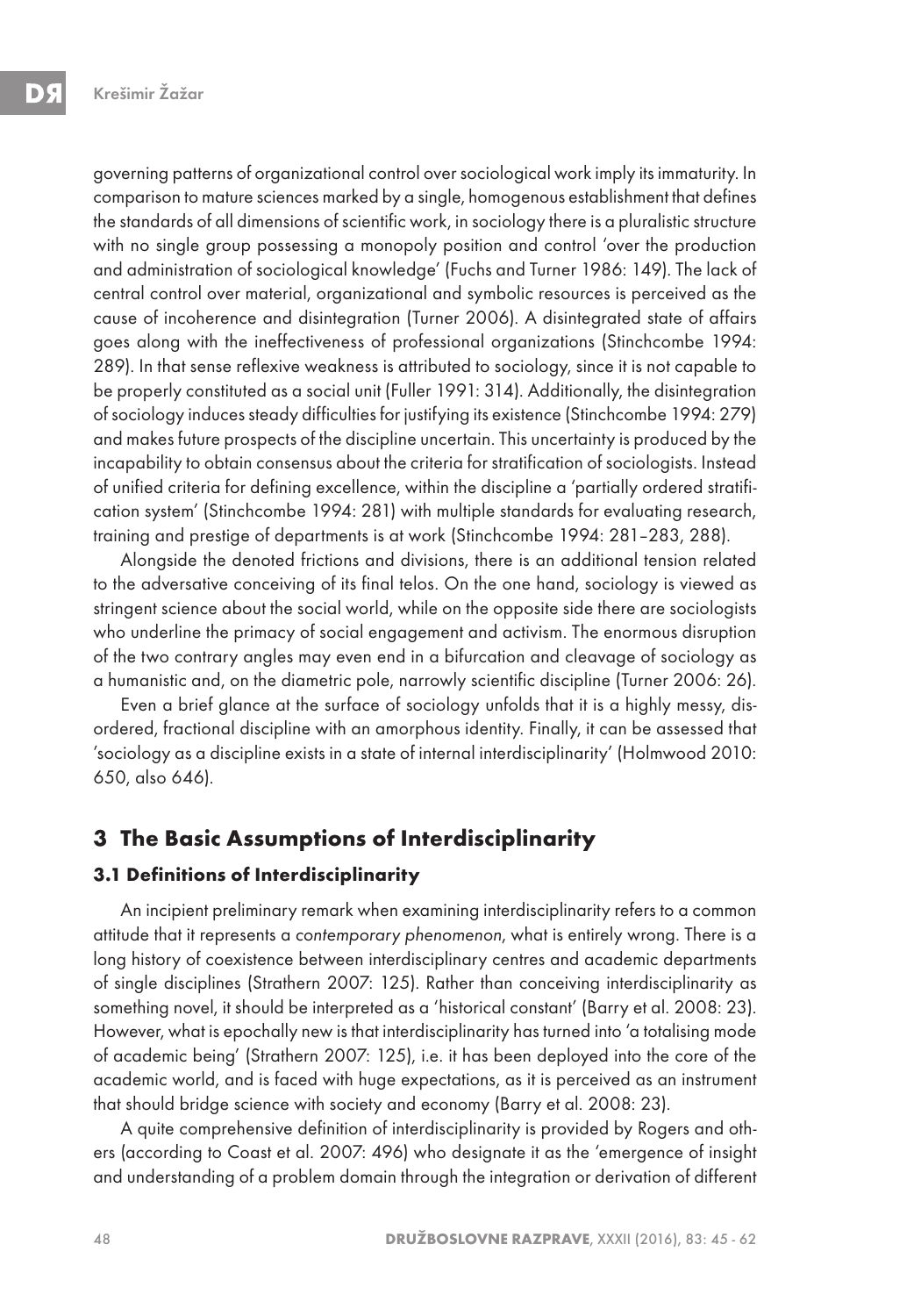concepts, methods and epistemologies from different disciplines in a novel way'. It should be stressed that interdisciplinarity appears in problem domains that cannot be properly comprehended from the angle of a single discipline. In this sense, interdisciplinarity should be primarily seen as complementary to monodisciplinary researches, as it strives to fill knowledge gaps that single disciplines cannot accomplish (Coast et al. 2007: 496). Certainly, interdisciplinary research is not a substitution for disciplinary knowledge, but its completion, as it 'can only enrich our understanding of the world' (Burawoy 2013: 7). The basic intention of interdisciplinary research projects is twofold: a) they aim to produce novel knowledge, i.e. to explain a particular phenomenon under consideration, and b) they try to find a solution for a certain problem. Therefore, besides the cognitive component, interdisciplinarity also includes the practical component. The latter is particularly emphasized, as interdisciplinarity exhibits a remarkable problem-solving orientation (Burawoy 2013: 7; Barry et al. 2008: 29-30; Jacobs and Frickel 2009: 47). Probably exactly in this attribute lies the attraction of interdisciplinarity to political actors who perceive it as an answer to numerous social challenges.

#### **3.2 Variety of Interdisciplinary Modes**

Interdisciplinarity cannot be examined as a monolithic endeavour, but as a heterogeneous phenomenon that is shaped in a variety of disciplinary connections and manifests in multiple forms, fields, institutions, trajectories and practices (Barry et al. 2008: 21, 24, 41). One of the urgent tasks is to distinguish interdisciplinarity from the proliferating akin concepts like multidisciplinarity and transdisciplinarity (author's emphasis) (Garforth and Kerr 2011: 673).<sup>3</sup> The softest form of interdisciplinary cooperation is multidisciplinarity, within which researches of two or more disciplines work parallel on the same issue without changing their own disciplinary frameworks, epistemologies, theories and methods (Coast et al. 2007: 499–500; Barry et al. 2008: 27; Crane 2010: 171; Strathern 2007: 124–125; Davis 2007). Multidisciplinarity may appear even entirely without a cross-disciplinary connection (Viterbo 2007). On the other side, the strongest forms of interdisciplinary collaboration represent transdisciplinarity that presumes the merging of fundamental norms, epistemological assumptions, theories and methodologies of distinctive disciplines and, finally, their fusion (Coast et al. 2007: 500; Barry et al. 2008: 27; Crane 2010: 171; Strathern 2007: 124–125; Viterbo 2007; Steinmetz 2007: 55; Holmwood 2010: 644, 654). In such circumstances initial disciplines disappear while novel knowledge fields emerge. Such hybrid knowledge fields are designated as interdisciplines marked by 'intentionally porous organizational, epistemological and political boundaries' (Frickel 2004 according to Crane 2010: 171). Cultural studies, migration studies, media studies, science studies, gender studies and material culture studies are only a few examples of a dozen of such hybrid knowledge areas (see also Crane 2010). Multidisciplinarity and transdisciplinarity

<sup>3.</sup>  In the rich body of literature about the disciplinary organization of current knowledge production the prefixes pluri-, poli-, cross-, post-, a-, anti-disciplinarity also can be found. Due to limitation of space, and since it is not of crucial importance for this paper, I will omit here a detailed clarification of subtle distinctions among the numerous terms.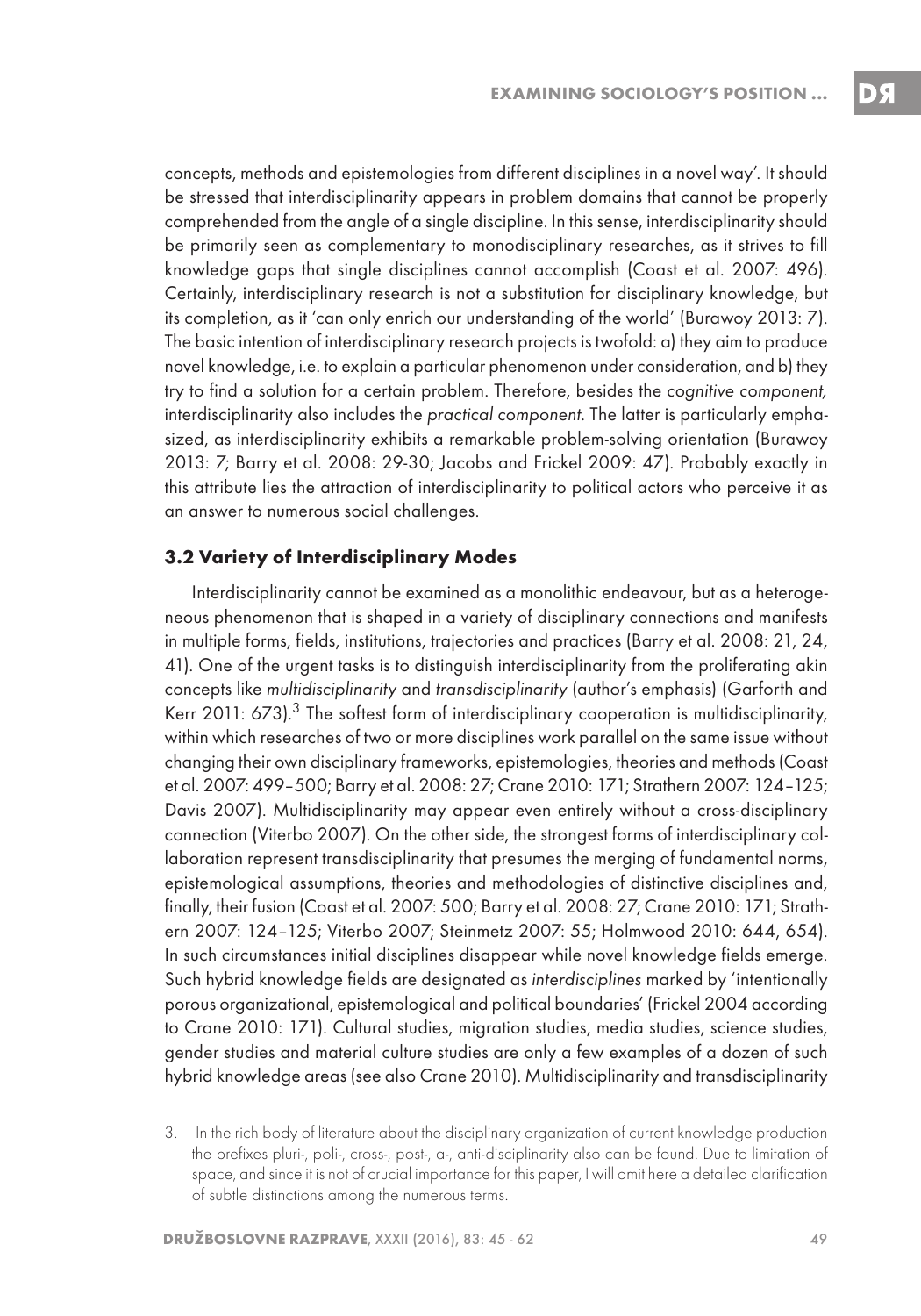may be considered as two extreme poles on a wider continuum of possible interdisciplinary arrangements that may vary in degree and complexity (Strathern 2007: 124–125, 132). I find this gradual image of instances of interdisciplinarity completely convincing. The term interdisciplinarity is within this framework a type of neutral, 'generic term' (Barry et al. 2008: 28) or denominator for a whole array of possible modalities of cooperation between sciences.

Burawoy (2013: 14–17) takes a somewhat different approach in identifying the types of interdisciplinarity. According to him, interdisciplinarity ought to be clarified by answering two questions: a) to whom is the knowledge addressed (whether the knowledge is for an academic or extra-academic audience), and b) what is the purpose of knowledge (is it reflexive or instrumental). Hence, by classifying the types of interdisciplinary connections one should be aware, Burawoy rightly points out, of the nature of the developed knowledge and the social actors who will benefit from it.

#### **3.3 Challenges in Implementing Interdisciplinary Work**

Albeit interdisciplinarity has been extensively promoted and placed into the spotlight of contemporary science, there are numerous obstacles in its accomplishing. These barriers can be grouped in four categories: a) epistemic, b) administrative, c) organizational, d) practical.

Epistemic barriers are inevitably outcomes of the specificity of each discipline that differ in the 'incompatible styles of thought, research traditions, techniques, and language' (Jacobs and Frickel 2009: 47) and overall sets of basic ontological, epistemological, theoretical, and methodological assumptions, as well as a variety of codified procedures. Additionally, diverse sciences may operate on a different level of abstractness and generality and that could represent a setback to synchronizing the interworking.

The existing administrative system is regularly not supportive to the researchers that work in interdisciplinary fields. They need to devote greater efforts to conducting more risky interdisciplinary researches (Jacobs and Frickel 2009: 47–48). The present reward and promotional system within academia favours overspecialization and remaining inside the strict specialized topics within single disciplines, which has a discouraging effect on undertaking interdisciplinary work (Wright et al. 2015: 271–272). The evaluation and assessment of interdisciplinary knowledge is a special issue. Currently, there is an obvious dominance of indirect measures, as are a number of patents and publications conveyed through the interdisciplinary research. At the same time, there is a discernible lack, or at least insufficiency, of epistemic criteria (like explanatory power or comprehensiveness) for the estimation of solely interdisciplinary work, and not assessing it through the lens of monodisciplinarity (Mansilla and Gardner 2004; Strathern 2005 according to Coast et al. 2007: 498). Yet, a transparent and satisfactory system of assessing the quality of interdisciplinary work, I would like to emphasize, still needs to be developed.

Closely related to the former are difficulties that appear at the organizational level. The empirical study conducted by Garforth and Kerr (2011) indicates a certain division between different units of a university, i.e. between permanent staff employed in depart-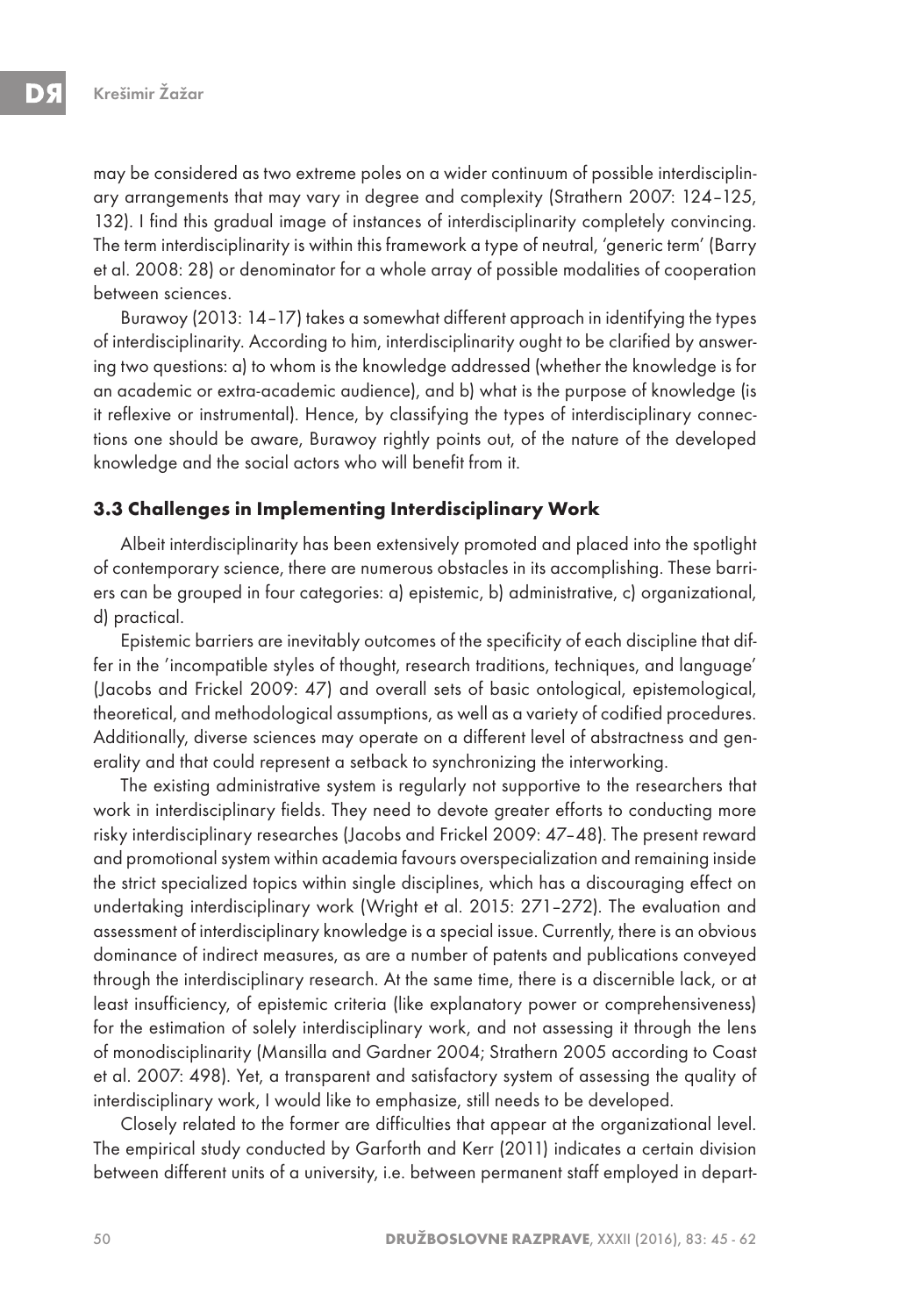DS

ments and fixed-term contract staff that works in units on applied research. The latter researchers adhere considerably more to the axial premises of interdisciplinary work. However, scientists from applied research units have quite a low prestige, lack institutional recognition and work in precarious conditions at the periphery of academic structures (Garforth and Kerr 2011: 669, 671). Even though these researchers possess symbolic capital and are skilful in gaining financial capital needed for research projects, they lack academic/scientific capital, which (except in the case of the most successful individuals) very negatively affects their career path (Garforth and Kerr 2011: 671).

Finally, Coast et al. (2007: 497–499) suggest practical obstacles that a researcher, willing to become a practitioner of interdisciplinarity, confronts: training, funding, recognition, institutional structures, time and effort and readiness. Reaching competence in an interdisciplinary field is tremendously demanding, since it is a vexatious process that requires extensive time, lots of patience and hard work and also presumes certain individual traits as open-mindedness, curiosity and aptitude for taking risks. On the other hand, the current scientific system is designed to gauge monodisciplinary science. Despite the nominally proclaimed preferences toward interdisciplinarity, research grant committees 'tend to favour grant proposals that build in interdisciplinarity rhetoric without necessarily delivering interdisciplinarity' (Coast et al. 2007: 498). The exposed difficulties indicate that interdisciplinarity is an agenda that appears attractive as a written word, but that is hardly convertible in concrete research practice.

## **3.4 The Social Context of Increasing the Relevance of Interdisciplinarity**

Why has interdisciplinarity become such a favoured form of scientific endeavour nowadays? Globalization processes, expansion of technological advancement and the postmodern framework are extracted as factors that impact the ascendance of interdisciplinarity (Riley and McCarthy 2003 according to Coast et al. 2007: 494). In addition, there has been a crucial switch in the logic of funding scientific research. Namely, diverse types of funding agencies have begun to privilege research projects at the intersections of diverse disciplines with the attitude that at these boundary areas lie productive research agendas (Coast et al. 2007: 494–495).

The switch towards interdisciplinarity can be conceived as an expression of redefining the relation between society and science at the end of the 20<sup>th</sup> and the beginning of the 21st century. This relation is reshaped in the requirement for science to be directly involved in solving social issues and actively contribute to economic development. In order to achieve the denoted demands, science should exhibit 'the ability to break down disciplinary barriers' (Strathern 2007: 125). By erasing the distance towards publicity, contemporary science, and universities in particular, are faced with two types of expectations: a) to provide the solution for a given social issue, and b) to convey patents and other forms of intellectual properties (Strathern 2007: 127–128).

These currents are effectively articulated in the concept of MODE 2 of knowledge production (Gibbons et al. 1994). MODE 2 accentuates the broader social and econo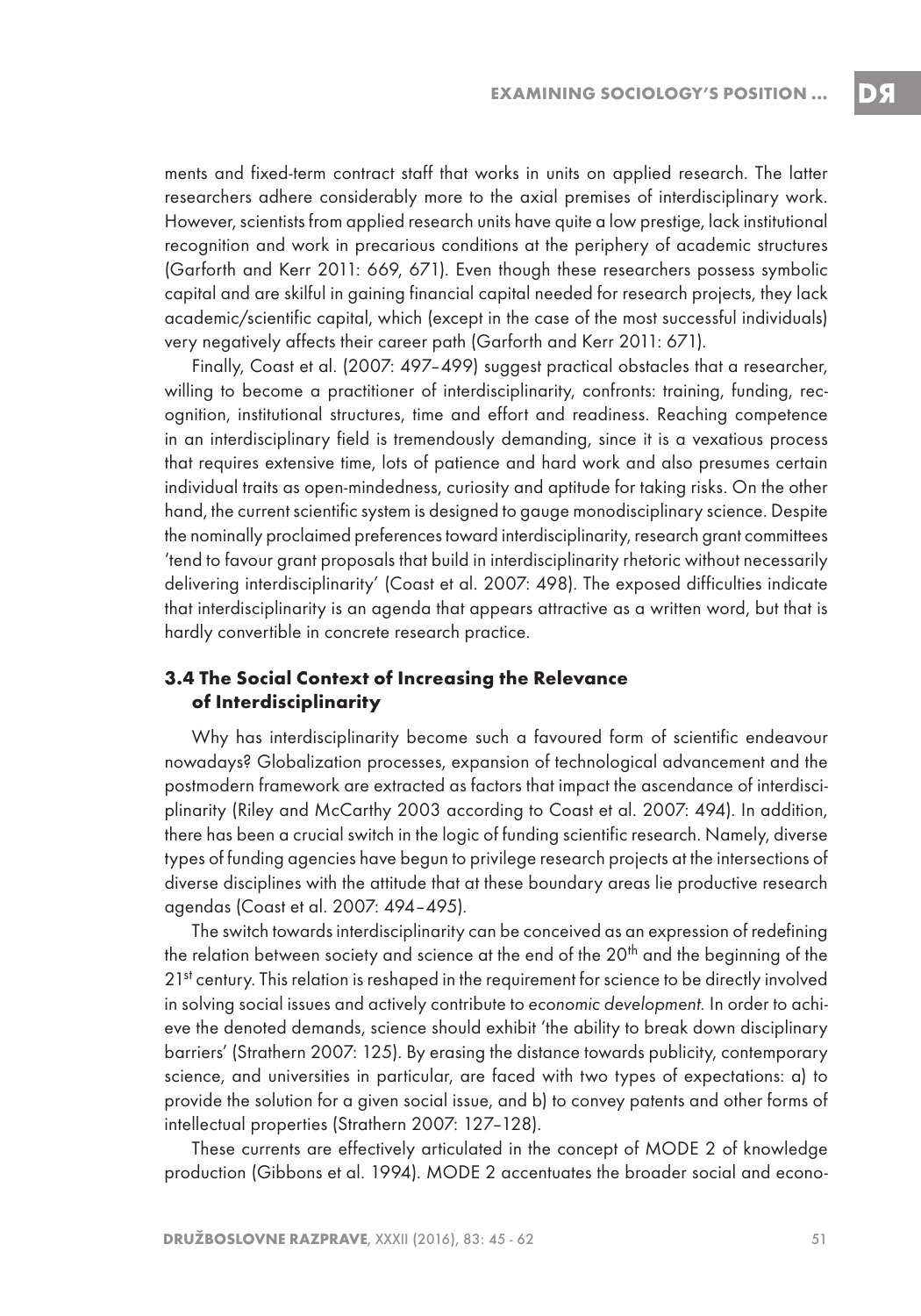mic context within which various types of actors take part. One of the crucial features of MODE 2 is transdisciplinarity<sup>4</sup>, since problem-solving oriented knowledge that is at the forefront today requires overcoming of a single disciplinary framework (see also Gibbons et al. 1994 in Schmidt 2007: 314). The current model of generating knowledge, finally, underlines its social accountability (Gibbons et al. 1994: 7; see also Strathern 2007: 125) and highlights its orientation towards application (Gibbons et al. 1994: 4).

The rise of interdisciplinarity profoundly corresponds to the upheaval in conceiving the social function of scientific institutions. The new agenda insists on the utilization of knowledge for social and economic purposes. Knowledge production organizations are expected to be an integral part of the emerging knowledge economy. Therefore, the reconfigured role of science today may be interpreted as part of a broader project of (re) instalment of the currently dominant neoliberal socio-economic paradigm.

#### **3.5 Advocates and Critics of Interdisciplinarity**

A dozen of recent austere social issues, like climate change, pandemic diseases, terrorism, poverty, social exclusion, structural unemployment, financial and economic crisis, or the more current migration crisis, require proper solutions. Due to the complexity of these phenomena, advocates of interdisciplinarity argue that it is unlikely to expect that right answers would come from single traditional disciplines. Thus they echo the already stated attitudes about economic and overall social benefits of science in its interdisciplinary facet. On the opposite side, critics of interdisciplinarity warn that such claims are unconvincing and the whole concept is conceived as, basically, ideologically driven. According to Schmidt (2007: 313–314, 318) interdisciplinarity is primarily a political term, situated in the heart of current knowledge politics. Nonetheless, interdisciplinarity has become a type of buzzword (author's emphasis), frequently used by public administrators (Davis 2007). Without expressing an additional value judgement, I agree with these critical remarks.<sup>5</sup> The current discourse on interdisciplinarity is considerably coloured with a neoliberal agenda that knowledge should be commodified and science put in service to economic (and social) development. Interdisciplinarity is here a popular catchword, a concept often used, but without precise meaning (Schmidt 2007: 313–314, 316). This holds true, I would add, not just for businesspersons and public officers, but also for academics who frequently use the concept entirely uncritically.

Some commentators entirely rightly point out that insisting on interdisciplinary work may present a threat to intellectual autonomy, since such researches are regularly funded by extra-scientific actors who not rarely ignore deeper theoretical insights on a given issue, what may consequently lead to eroding standards and decrease the quality of scientific work (Puddephatt and McLaughlin, 2015: 317).

<sup>4.</sup> Gibbons et al. (1994, particularly 4-6 and 27-30) prefer transdisciplinarity as the most suitable form of interdisciplinary knowledge production activity.

<sup>5.</sup> It is mandatory to stress that I am not sceptical considering the idea of social and economic utilization of scientific knowledge, but I am against the primacy of pragmatic logic that might totally instrumentalize science and undermine the standards of scientific work.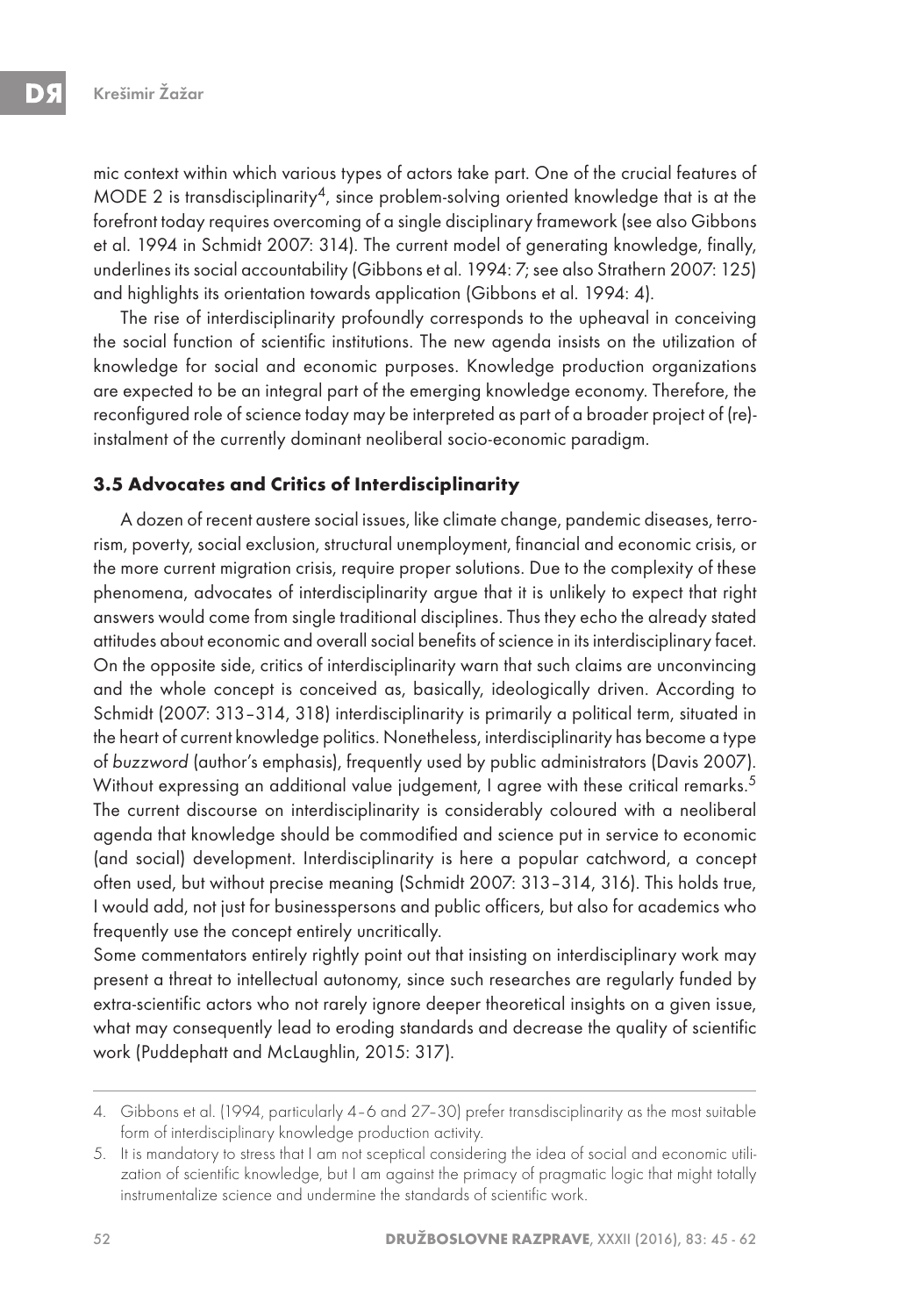DЯ

The reconfigured financial environment and system of funding scientific institutions compatible with MODE 2 of knowledge production that favours interdisciplinary research could imply a negative impact on single disciplines. In such an environment sociology is particularly vulnerable, since particular thematic sub-fields of this science, marked by weak disciplinary identity, incline to be displaced out of sociology and constitute new, often applicably oriented, subject fields (Holmwood 2010). Eventually, such an institutional environment currently efficient in the UK, Holmwood expresses his concerns (2010: 652), leads to disappearance of sociology.

Critics also unravel the epistemic issues with interdisciplinarity by underlining that to become an expert in a given field one has to learn during the whole lifetime (Davis 2007), so it is not realistic to expect that a specialist for two (or even more) fields will be met in one person. Quite the opposite, under the banner of interdisciplinarity a certain intellectual amateurism is not a rare appearance (Davis 2007). Moreover, 'it is not clear that interdisciplinarity is universally superior to traditional disciplinary research' (Puddephatt and McLaughlin, 2015: 317). Although it holds true that the existing (mono)disciplinary framework of science is not capable of resolving numerous challenges nowadays, I am inclined to express agreement with the convincingly elaborated evinced sceptical views and critical objections addressed to interdisciplinarity.

### **4 Sociology and Interdisciplinarity**

#### **4.1 Modalities of Interdisciplinary Connections**

As there are different modalities of interdisciplinary collaboration, there are also various paths of establishing such interdisciplinary connections, as 'researchers have been shown to find various routes into and between disciplines' (Garforth and Kerr 2011: 660). When analysing the dynamics of development of interconnectedness among disciplines, one has to take into account the epistemic and institutional context (author's emphasis) (Garforth and Kerr 2011: 660).

 By viewing the relations towards original disciplines, three ideal types of interdisciplinarity can be distinguished: integrative-synthesis, subordination-service and agonisticantagonistic mode (Barry et al. 2008: 28–29). The first mode presumes a productive dialogue of separate disciplines which generates (however, not necessarily) a new common knowledge field. The basic feature of the second mode is the hierarchical division of labour within which some disciplines are valued as more worthy, while others are undervalued. Such distinction of tasks and the inevitable asymmetry in the power relation may, actually, reinforce the stability of a single discipline rather than foster an epistemic change towards a new hybrid interdisciplinary knowledge field (Barry et al. 2008: 28–29). The third mode 'is driven by an agonistic or antagonistic relation to existing forms of disciplinary knowledge and practice' (Barry et al. 2008: 29), thus, it marks the type of establishing interdisciplinarity that emerges exactly in critical dialogue with the starting disciplines. Newly profiled interdisciplines are irreducible to initial disciplines (Barry et al. 2008: 28–29).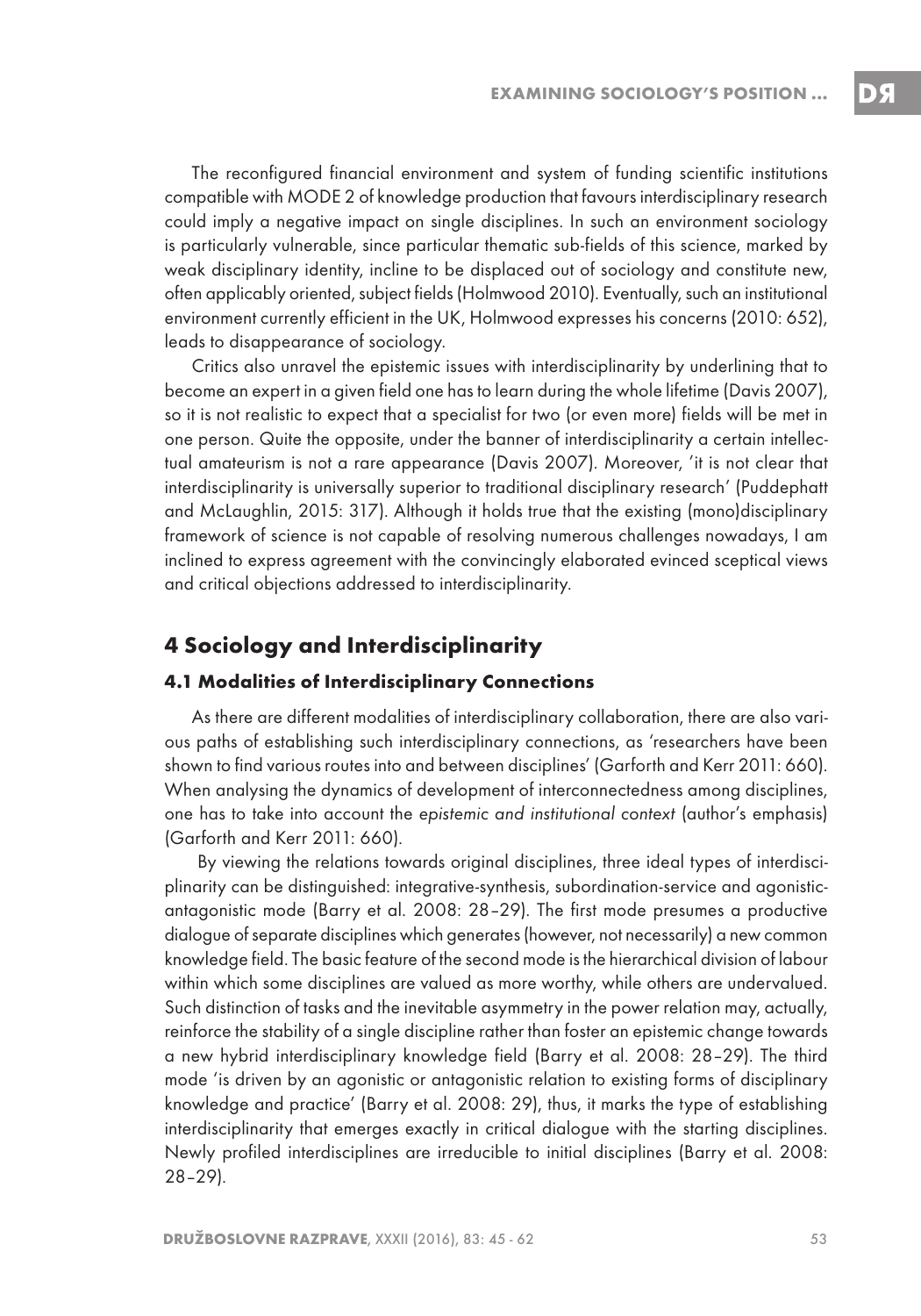The question that inevitably arises in this stage of our discussion is: What types of relations with other disciplines may sociology enter? I suggest at least three possible types of relations considering primarily the distribution of power or the relation of dominance: interdisciplinary indifference (disciplinary isolationism), hegemonic pretensions and equal partnership. Obligatory emphasis is here placed on 'at least', since I do not intend to claim that some other possible types may also be identified.

#### 4.1.1 Interdisciplinary Indifference / Disciplinary Isolationism

Under this header I presume a mode within which sociology barely establishes connections with other sciences and entirely retains its autonomy. If they even occur, possible connections are superficial and represent minimal scientific communication in the form of reading books and articles shaped in other disciplines, or the participation in discussions at scientific meetings or in a public discourse. The apex of the connection within this mode is the possible borrowing of certain concepts or ideas and methodological procedures, initially formed in other disciplines, like biology, psychology, economics or politics, and transposing them into sociology. Take, just as an illustration, the basic premises of rational choice (theoretical) framework initially developed in economics, the concept of adaption or (natural) selection firstly elaborated in biology, ethnographical researches pioneered by anthropologists, or the method of discourse analysis originally introduced in the field of linguistics. The mentioned theoretical assertions and methodological approaches find their proponents among sociologists who adapted and applied them in a sociological manner. The reverse direction of such transfers is feasible as well. For instance, functionalism developed by Comte, Spencer and especially Durkheim was later embraced by anthropologists. Further examples of such two-directional interchanges are multiple. It is obvious that the depicted type, indeed, does not represent authentic interdisciplinarity in the strict sense. This mode, quite the contrary, strengthens the vision of science as a conglomerate of a series of distinctive disciplines.

#### 4.1.2 Hegemonic Pretensions

When sociology enters the realm of cooperation with other disciplines, it may tend to express its (presumed) superiority and entail itself as a leading (social) science. The idea of the dominant role of sociology in the hierarchy of sciences is not new and can be traced back to the early days of the discipline when already Comte proclaimed its central place among all modern sciences (Comte 2000/1896: 27–55). This motive has been since recognized as the Comtean vision of sociology as the queen of sciences (author's emphasis) (Katunarić 2009: 202). The royal image of sociology is rooted in the idea of its capability to encompass and explain society in its totality, which can be accomplished if it hires other disciplines to fill in the gaps in the knowledge about society. The final aim is that sociology should comprise knowledge about the totality of the entire social world (Katunarić 2009: 202–203). In order to acquire the denoted objective, sociology needs to broaden 'disciplinary boundaries outwards into fields covered by other sciences' (Katunarić 2009: 202), which leads to the emergence of 'intradisciplinary interdisciplinarity' (Faber and Scheper 1997 according to Katunarić 2009: 207). Interdisciplinarity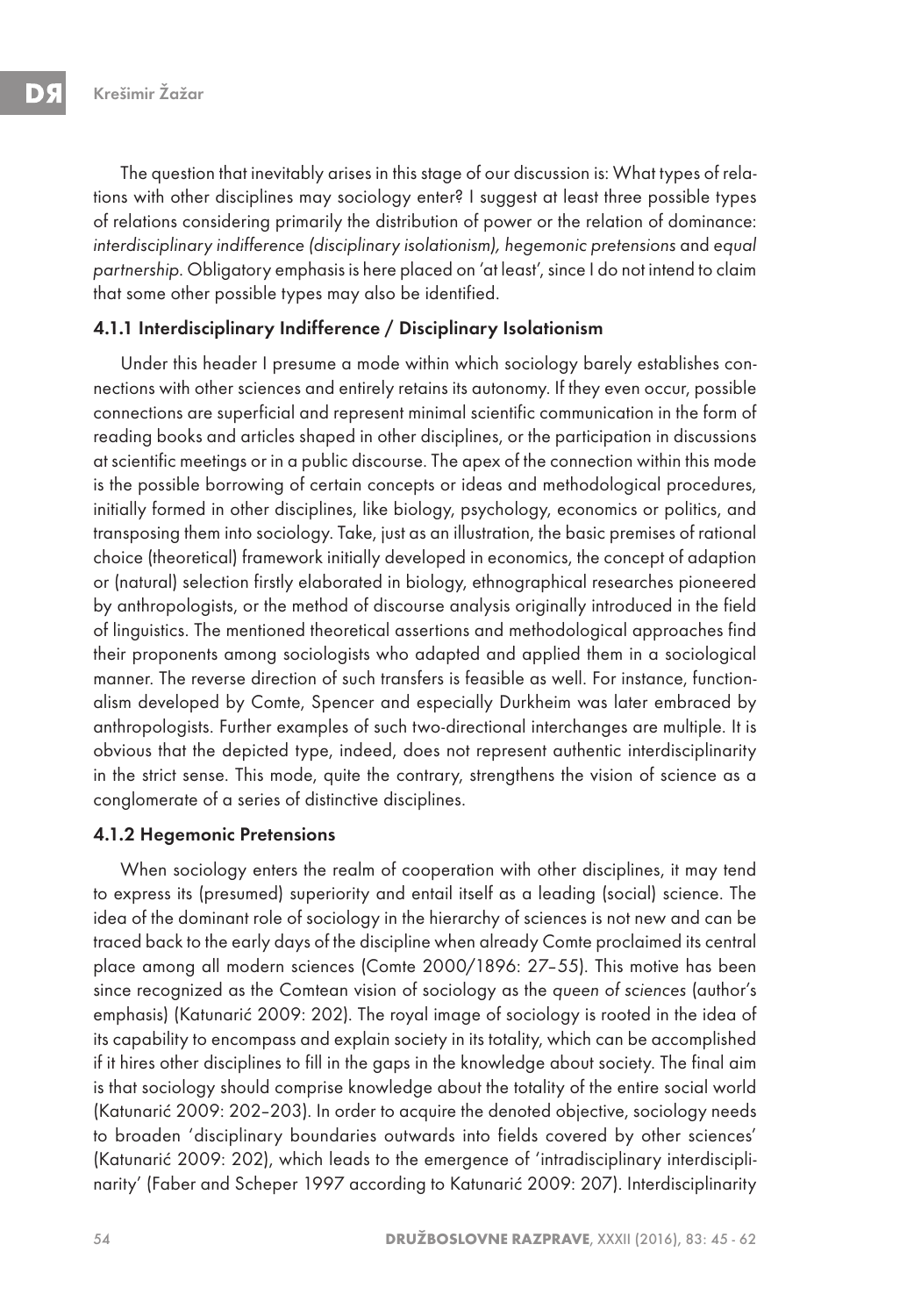DЯ

is, conditionally speaking, present here, but it is completely enshrined in the framework of one single discipline – sociology.

According to Steinmetz (2007: 52–56) in particular periods in history sociology managed to impose hegemony over other disciplines. Such circumstances occurred from 1945 until 1970s which is the phase of dominance of hegemonic positivism. This period was marked by Parsons' imperial ambition to promote sociology as the axial social science with other disciplines as its satellites (Steinmetz 2007: 54–55).

The examined type of interdisciplinary connectivity is fully compatible with the above presented subordination-service mode. Within any hierarchy, the elements at the bottom are in an unfavourable position, so in the hierarchy of sciences there is a threat for weak disciplines to be dissolved and to completely vanish (Burawoy 2013: 7).

In the immensely interesting analysis based on the examination of co-citation patterns in social sciences journals, Moody and Light (2006) came to the finding that sociology is the central social science in terms of a vastly broad scope of examined topics. Yet, works of sociologists are not so frequently cited by their colleagues, as is the case with economists, law scientists, psychologists, or political scientists. That indicates that sociology is a general discipline that examines a vast range of issues, evinces weak internal cohesion and has open borders for possible cooperation with other disciplines.

#### 4.1.3 Equal Partnership

There is also the possibility to establish interdisciplinary connections that would not imply an asymmetry in power relations. The basic idea here is that each discipline conduct its own part of research task, after which the assemblage of particular researches would yield the whole mosaic of the phenomenon under scrutiny. The cooperation between disciplines in such cases is centred on specific empirical issues that are analysed from different disciplinary angles. For instance, ethnic conflicts or processes of post-socialist transition represent complex fields of inquiry that require the interworking of economists, political scientists, historians and others without an a priori presumption of the crucial relevance of a given discipline6 (Katunarić 2009: 209–212). Other examples of such interdisciplinary connections are quite numerous, like the issue of climate change that gathers experts from natural science disciplines, who analyse its dynamic and monitor particular parameters, and a wide span of social scientists who examine the economic, political and overall social consequences of the global warming.

This mode of interdisciplinary nexus does not assume the merging of disciplines at any level, or the emergence of hybrid disciplines, i.e. interdisciplines. It is obvious that it entirely corresponds to multidisciplinarity as it was defined earlier. Within this mode, a discipline may cross the disciplinary borders, but the border remains intact and stable, and the discipline preserves its autonomy.

<sup>6.</sup> A more careful inspection reveals that this form of interdisciplinary cooperation also comprises the latent hegemonic pretensions of particular disciplines. For example, emphasizing the relevance of the rational choice theory in explaining the behaviour of social actors during the post-socialist transition, in fact, represents an attempt to promote the position of economics, to which the denoted theory is attached (Katunarić 2009: 210–212).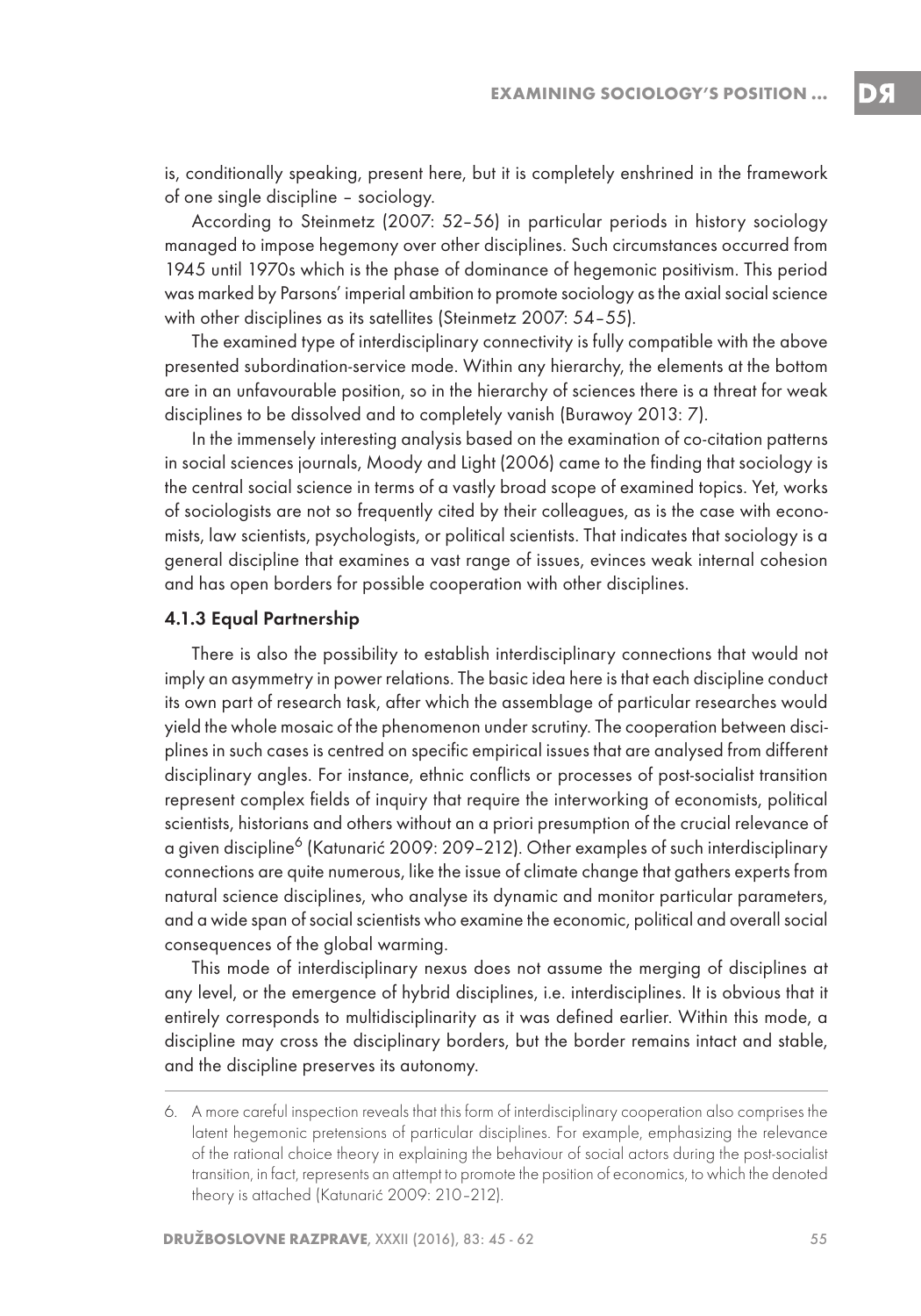## **4.2 The Attributes of Levels at Which Interdisciplinary Cooperation May Appear**

Regardless of the degree of encounter of disciplines, interdisciplinary work can function at the methodological level. This may include applying the same sets of methodological procedures and particular methods and techniques by different sciences in interdisciplinary research projects. Indeed, scientific methods are rarely monopolies of a distinct discipline. Certainly, questionnaires, interviews, observation, diverse types of text analysis and many others are not exclusive methods of sociology<sup>7</sup> as they can be found in the methodological arsenal of different sciences. In short, principally it should not be an obstacle to link diverse disciplines at the methodological level, despite the specific manner in which they can be applied in their home disciplines.

A look into the past indicates that sciences have borrowed ideas, concepts and whole theories and usually adapted and refined them to their own purposes. Just to mention the idea of evolution that was imported, unfortunately not seldom with intensely negative effects, from biology. Regarding this topic, Urry (according to Holmwood 2010: 652) yet depicts sociology as a parasite discipline that imports issues and discourse initially introduced in other sciences. Since it is placed in the network centre of social sciences, such position allows it to readily borrow ideas from neighbouring disciplines (Moody and Light 2006: 72–73). On the other hand, sociology has often exported its ideas, frameworks, concepts and theories (Holmwood 2010: 643, 646; Garforth and Kerr 2011: 659). This kind of intellectual interchange among sciences is quite common, and it is likely that it will be maintained in the future. These insights lead to the conclusion that it is not particularly easy to set interdisciplinary connections at the theoretical level.

The most demanding task is to institute an interdisciplinary relation at the epistemological level, though one could question whether such epistemological connections are inevitable, even advisable at all. My suggestion to this dilemma is simply – no. If there is any defining feature of a particular discipline, it is the specific conceiving of the ontology of a given phenomenological realm that has been examined and a certain set of epistemological assumptions. Thus the possible adopting of the epistemology of another discipline indeed represents an essential transformation of the departing discipline. Such a process actually occurs in the case of transdisciplinarity when at the end initial disciplines cease.

## **4.3 What Sociology Could Provide to and What it May Require From Other Disciplines?**

Certainly, there is the question why sociology should enter into cooperation with other sciences, what the potential benefits are, as well as what it can offer to them. As a sociologist convinced in the profound relevance of the discipline, I would suggest that it can provide immensely valuable insights mainly by unfolding the social aspect of a particular

<sup>7.</sup> Quite the contrary, sociology has serious difficulties to allege its distinctiveness in the methodological field, especially in comparison to other social sciences, such as economics, psychology or anthropology (Holmwood 2010: 645).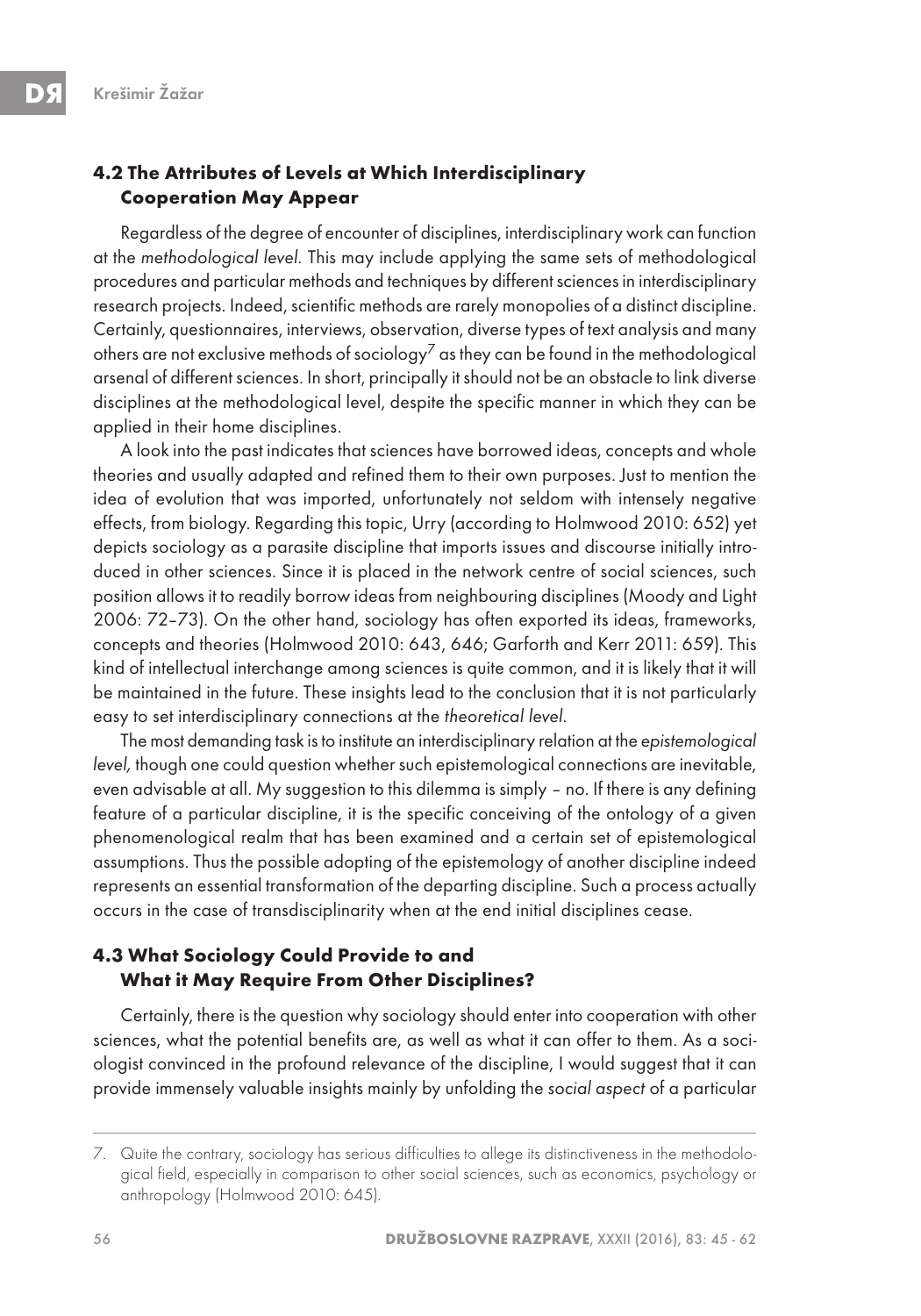phenomenon. Namely, the broad scope of phenomena that primarily represent subject fields of other disciplines inherently possess a social component. Even phenomena that are not of direct interest to sociologists, as climate changes, GMO, diseases, urban design or invention of technological devices, comprises a dimension of emphasized social relevance. Sociologists undoubtedly can reveal the social aspects of these phenomena and thus contribute to the improved understanding of issues under scrutiny of ecologists, medical scientists, architects, technology engineers etc.

On the other hand, sociology may also find the knowledge developed in other fields useful. When it attempts to explain the behaviour of individual actors or groups in social environments, insights from psychology, psychiatry, economics, political science or even ethnography or historiography can represent a valuable contribution. By the same token as diverse non-sociological phenomena include social aspects, different sociological phenomena also contain aspects that are not entirely just social.

Therefore, sociology undoubtedly has a rationale to establish interdisciplinary connections through which knowledge can flow in both directions: from sociology to other sciences and vice versa.

#### **4.4 Advantages and Flaws of Participation in Interdisciplinary Scientific Ventures**

In the preceding section some arguments were provided that highlight the leverages that the logic of interdisciplinarity opens to sociology. This is intimately intertwined with the increased awareness that a vast number of phenomena in the sphere of technology, culture, sports, everyday life or medicine is immersed in society and contains a particular social dimension. From this point of view, interdisciplinarity can be comprehended as a platform that provides an extraordinary opportunity for sociology to express its social relevance and urgency.

There are also some threats of the interdisciplinary work of sociologists. One of them is the possible disruption between professional or disciplinary sociology and sociology engaged with social issues, that is interdisciplinary oriented (Burawoy 2013: 10). The denoted division may take the shape of a spatial split between the Global North, inclined to the former, and the Global South, attached to interdisciplinary researches; the tendency to such geographical allocation of sociological work should be restrained (Burawoy 2013: 10–11, 14). This partition corresponds to the gap between fundamental researches conducted within the traditional disciplinary environment of an academia and applied, interdisciplinary aimed, researches (Garforth and Kerr 2011: 662–668). The major concern related to this division is that it, since applied researches more directly depend on funding, as a final consequence can undermine the autonomy of academia by mitigating the critical inquiry of researchers (Bourdieu according to Garforth and Kerr 2011: 662). In such circumstances, proponents of disciplinarity claim that they preserve the autonomy of scientific labour, while interdisciplinarity is conceived as a danger for an academia (Garforth and Kerr 2011: 667–668; see also Barry et al. 2008: 22). Undoubtedly, this concern is entirely comprehensible, even though it is undisputable that scientists, whether DЯ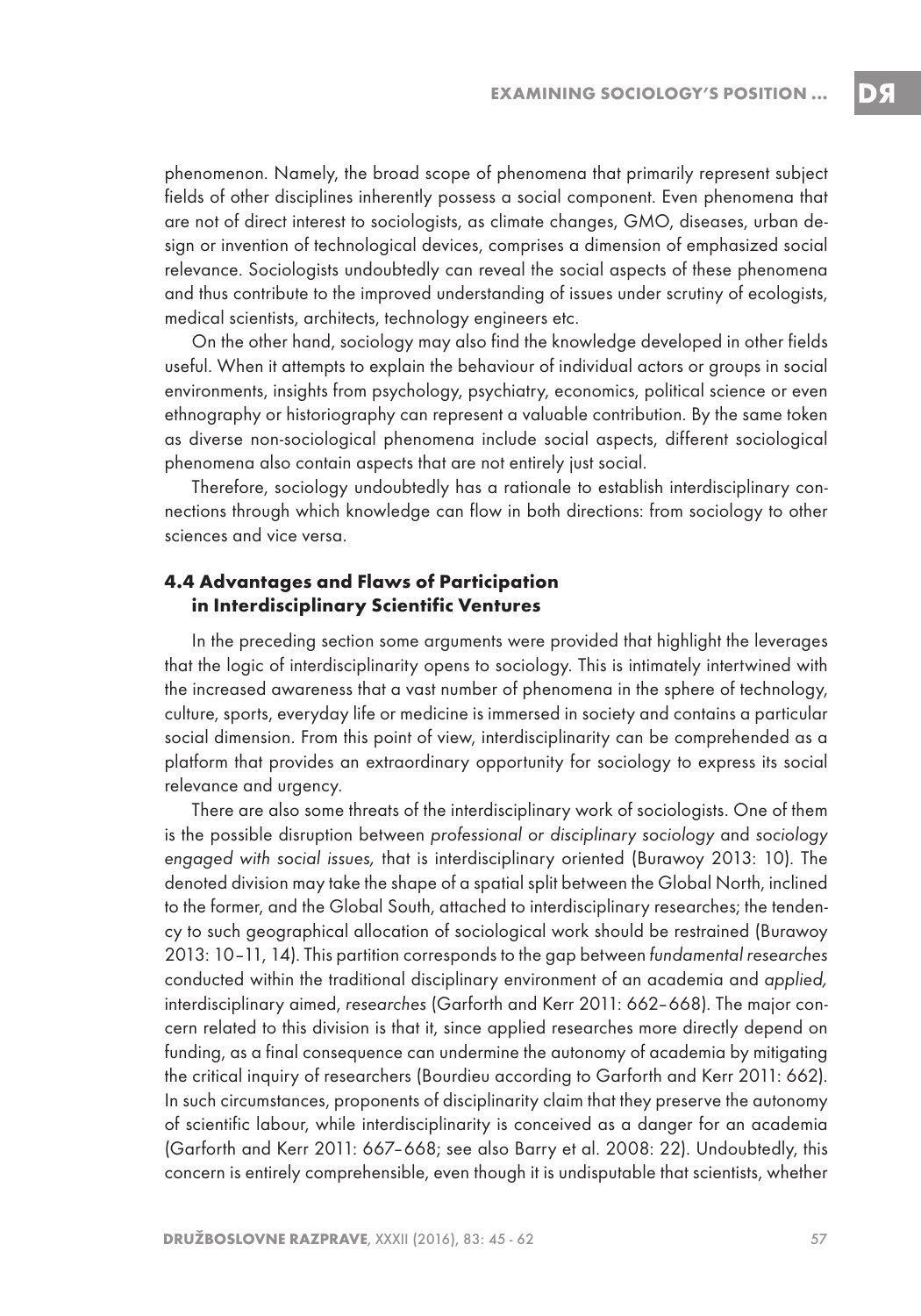they act from the disciplinary or interdisciplinary position, are not allowed to diminish the standards of scientific performance when faced by any type of external pressures.

It is also important to avoid the possible interdisciplinary arrangements within which sociology would take a pro forma role, only to legitimate the 'interdisciplinary' character of a certain research. Sociologists ought to think carefully about the real nature of interdisciplinary research projects they intend to be involved into, bearing in mind the already stated proposition that interdisciplinarity is a buzzword, often used completely superficially.

### **4.5 Sociology between Isolated Monodisciplinarity and Radical Interdisciplinarity – Discussion on Some Key Matters**

Regarding the variants of interdisciplinary connections, three envisaged forms are extracted. Taking the position of interdisciplinary indifference, i.e. disciplinary isolationism, may imply that sociology is a self-sufficient science. Some may object that such an argument is somehow naive as social phenomena and processes are too complex to be accurately grasped only with the analytical tools of a sole discipline. In my opinion, it is not an advisable strategy to stay confined to the borders of a single discipline, but there is also no sense in embarking in interdisciplinary projects at any price. The decision to initiate interworking with other sciences needs to be rooted on the estimation that such relation may lead to new, otherwise unreachable, insights and knowledge.

There is a certain ambivalence in estimating the mode of interdisciplinarity between sociology and other disciplines labelled as hegemonic pretensions. The possible outcome of entire disciplines disappearing does not seem attractive and the overall idea of dominance of sociology over other sciences is quite controversial. From the viewpoint of sociologists, there are some advantages of the attitude of superiority of sociology in explaining and understanding the complex social world. Certainly, the comprehensive scope of sociological epistemologies, theories and methodologies represents a powerful set of tools to analytically grasp a dozen of social phenomena and processes and provide quite an overall, if not entirely complete, view of them. Other disciplines gain considerably more particular insights into objects of inquiry that are of interest to sociology, as well. However, it is arguable whether sociology alone is capable of comprehending the totality of the social universe. Therefore, I would suggest that a kind of cooperation between sociology and other disciplines seems inevitable.

In that sense, perhaps the most pertinent type of interworking is the egalitarian partnership. Specific contributions of each discipline may be treated as puzzles that taken together reveal the overall picture of an object of research. Such relation (principally) assumes equal power relations and allow to retain disciplinary distinctiveness. The depicted form of interdisciplinary interlinking was recognized as multidisciplinary.

The stated proposition goes entirely along with the following claim that interdisciplinary connections may be accomplished at the methodological level, and can partially hold also at the theoretical level, as an exchange of ideas, concepts and other theoretical elements. However, the possible connecting of separate disciplines or the linkage at the epistemological level is somehow contradictory, even paradoxical, as it leads towards the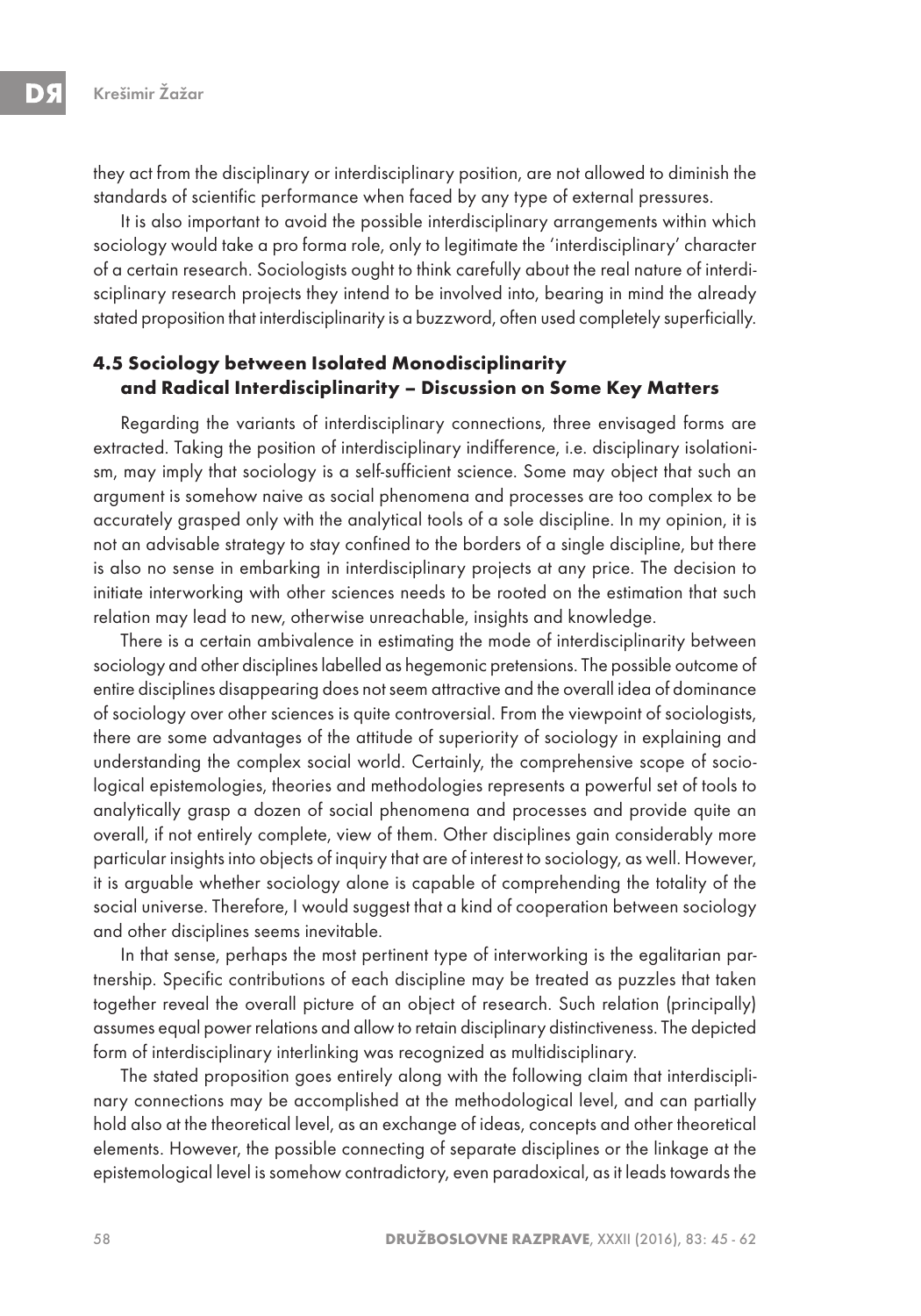disappearance of genuine disciplines. From the perspective of sociology, such possible transdisciplinary arrangements are not desirable and I would not advise or encourage them.

Undoubtedly, sociology can offer a lot to many other sciences by revealing the social dimension of a broad scope of phenomena, particularly having in mind that numerous issues and challenges nowadays require proper answers of experts. On the other side, sociology may also benefit from the cooperation with diverse disciplines and enrich its corpus of overall knowledge. Other scientists certainly can find interest in cooperating with sociologists, as well as later regard such connections as fruitful.

However, establishing interdisciplinary connections should not be taken for granted, but ought to be accurately and systematically reflected. Prior to enrolling into interdisciplinary projects, I would like to underline, practitioners of a single discipline must mandatorily carefully appraise the potential advantages, as well as identify possible threats of such projects. In the case of sociology, but also of other sciences, possible flaws are concealed in the threatening instrumentalisation, diminishing the norms of a scientific work due to external pressures, or the cleavage of a discipline into fundamental researches and applied researches. The latest issue turns us back to the considerations of some intradisciplinary tensions within the core of sociology and leads us to the attempt of anticipating some future developments.

#### **4.6 A Note about Future Prospects**

An inevitable, although intensely demanding question is: Which tendencies are likely to occur in the future regarding the fragmented state of sociology and its interrelation with other sciences. When considering the heterogeneous character of the discipline, its dispersion and fragmentation, one can predict the continuation of this process. Such further specialization of the discipline and the scrutiny of narrow research questions can be conceived as a centripetal tendency. It is part of a wider process of internal differentiation, ongoing in all knowledge fields. The further division of sociology into narrow empirical subfields opens the door to particular substantial sociologies to enter interdisciplinary, preferably multidisciplinary, relations with other sciences dealing with the same subject matter.

However, I identify the need, and actually forecast an emergence of the opposite, centrifugal tendency that would enhance the level of integration of sociology and elevate disciplinary unity. At the core of this process there is auto-reflexivity, or the urgent demand to constantly consider the role, responsibility and challenges of sociology in contemporary societies. Besides, the centrifugal tendency within sociology may also take place at the level of internal epistemological discussion, particularly in quest of minimal common epistemic standards. By this syntagma I mean the requirement to achieve a certain consensus about the fundamental features of sociological expertise. Simply speaking, minimal common epistemic standards which I advocate represent a definition of core sociological categories as defining determinants of the discipline. It is immensely important to stipulate this core, since it may prove to be quite lucrative in the possible encounter with other disciplines as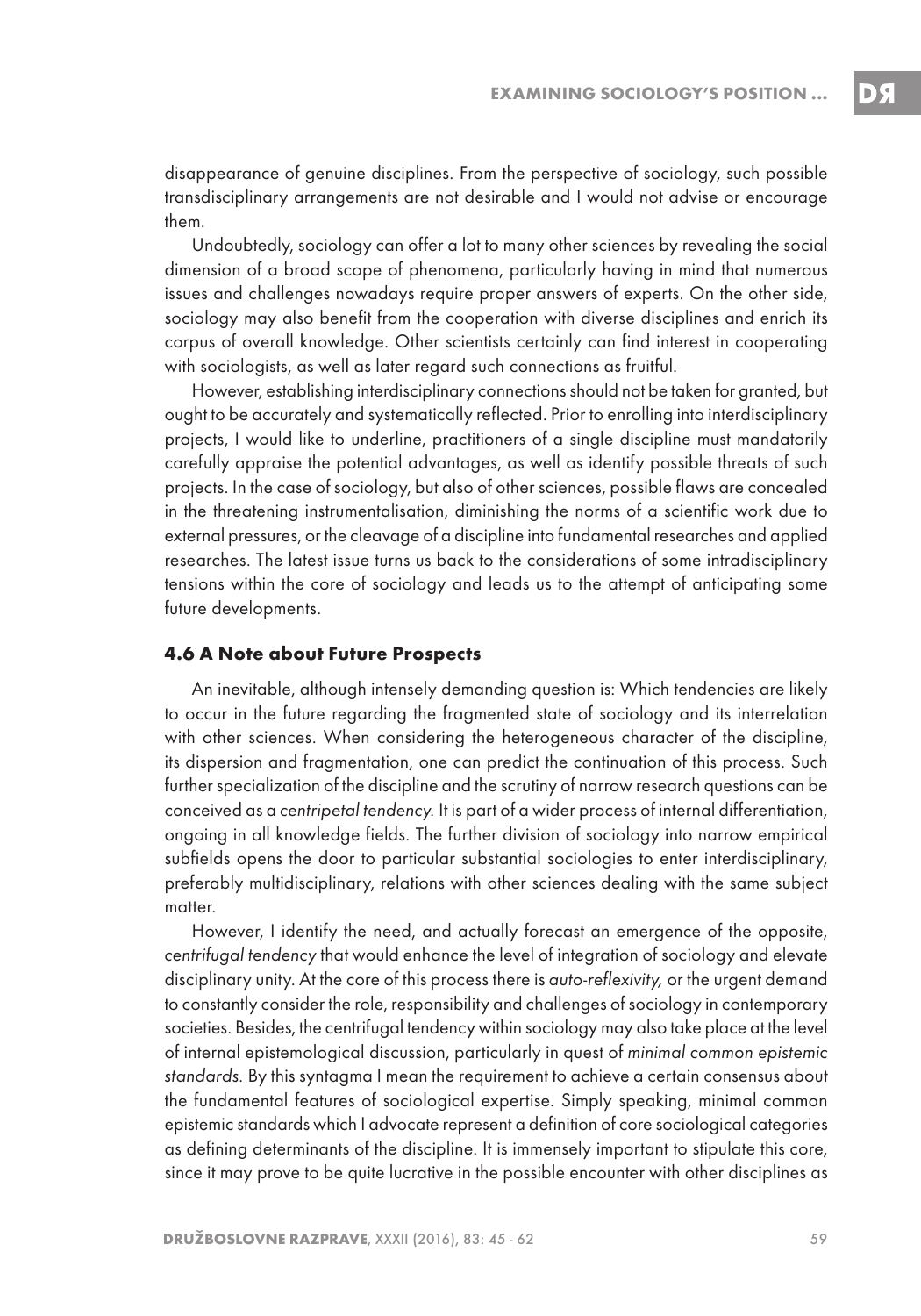well. Hence, I am rather convinced that centripetal tendencies will be complemented by centrifugal tendencies, and that there is an exigency to achieve a proper balance between the two denoted processes.

## **5 Concluding Remarks**

Albeit interdisciplinarity does not represent a contemporary innovation, in recent time we witness a raising relevance, increasing influence and also certain favouring of various interdisciplinary forms of knowledge production. In such an environment a considerable number of diverse new hybrid research fields and disciplines, as already noted, cultural studies, gender studies or migration studies, has appeared. Undoubtedly, such (inter)disciplines have provided worthy insights; however, it turns out that the emergence of novel disciplines contributes to the further specialization of scientific activity. Principally, any topical or substantial domain may become the subject of a new distinctive science, and such tendencies might represent just an instalment of a new logic of forming of disciplines. However, the crucial question is whether such a tendency really improves our knowledge about given phenomena or makes things even vaguer. New hybrid (inter)disciplines seem to be more vulnerable to external non-scientific factors and pressures, due to the fact that interdisciplinary (especially transdisciplinary) work usually represents an eclectic knowledge domain without clear epistemological standards or criteria of valorisation that is primarily directed to problem solving and is expected to contribute to economic development. Undoubtedly, pertinent criteria and epistemic evaluation measures ought to be urgently developed.

When discussing the variety of forms of interdisciplinarity, it ought to be emphasized - and this is one of the crucial claims of the article - that I advocate multidisciplinarity or, in general, 'softer' versions of interdisciplinary connections of sociology with other sciences. Such types of interdisciplinary encounter do not presume the melting of crucial epistemological categories of single disciplines, and they retain disciplinary autonomy. It is extremely important to maintain the disciplinary uniqueness of sociology, as it is a science capable of providing solutions to a wide range of contemporary social issues. Letting sociology establish transdisciplinary connections would mean the ceasing of sociology and its transmutation into new forged hybrid knowledge fields. I entirely agree with Burawoy's (2013: 13–14) stand of persisting on the relevance and urgency for disciplines, as they represent nutshells which ensure the advancement of knowledge. On the other hand, a serious trap of interdisciplinarity lies in the possible abandonment of disciplines and their substitution with the 'superficial fusing of incompatible frameworks' that frequently produce 'obscure knowledge' (Burawoy 2013: 13, 17). Thus, there is a lasting exigency for the existing of disciplines, as well as an even growing need for sociology. Moreover, it would be a demanding effort to imagine a time that would so desperately need sociology as it is the case today.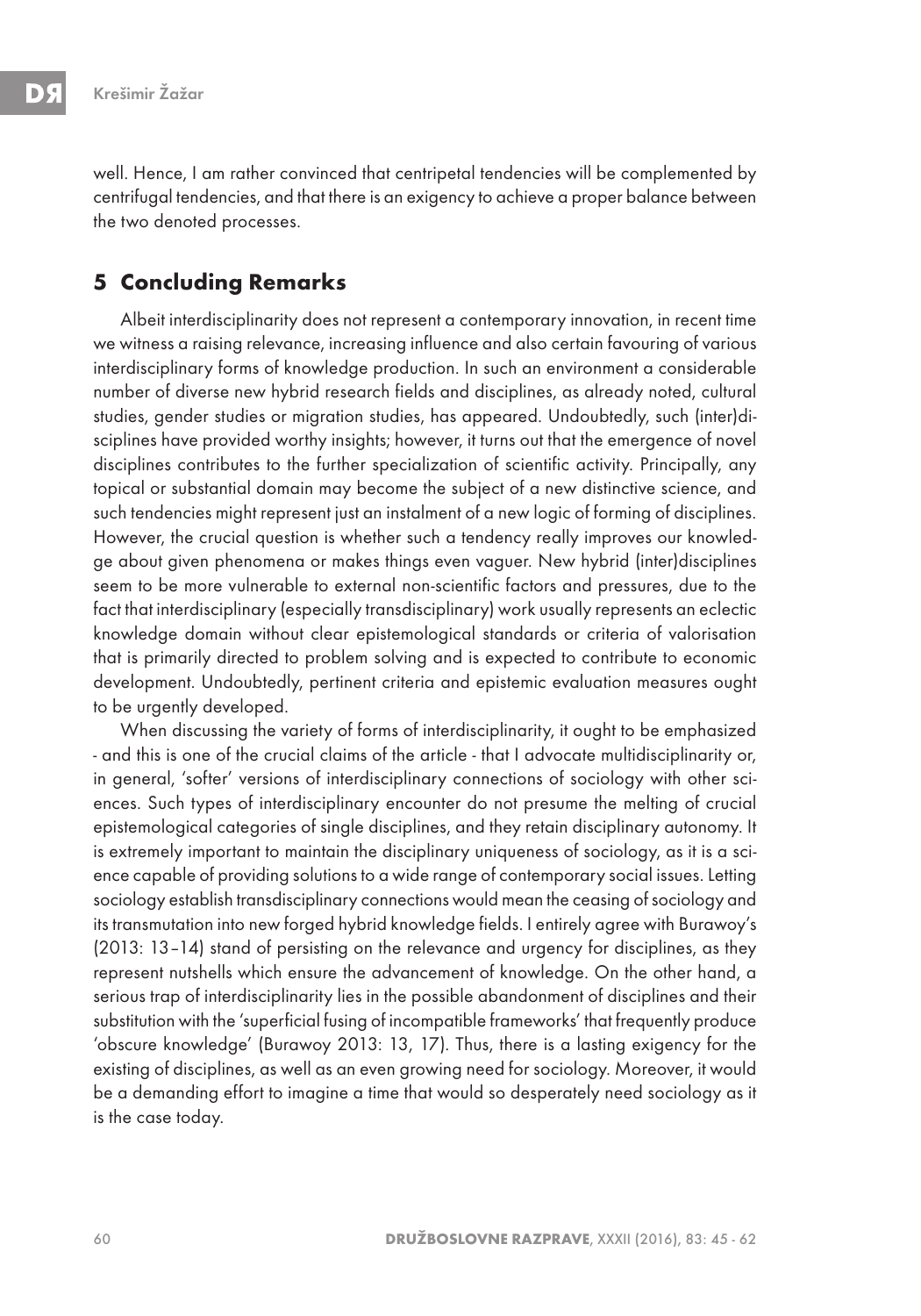DЯ

## **References**

Abbott Andrew (2001): Chaos of Disciplines. Chicago – London: The University of Chicago Press.

- Barry, Andrew, Born, Georgina, and Weszkalnys, Gisa (2008): Logics of Interdisciplinarity, Economy and Society, 37 (1): 20–49.
- Burawoy, Michael (2013): Sociology and Interdisciplinarity: The Promise and the Perils. Philippine Sociological Review, 61 (1): 7–20.
- Coast, Ernestina E., Hampshire, Katherine R., and Randall, Sara C. (2007): Disciplining Anthropological Demography. Demographic Research, 16 (16): 493–518.
- Comte, Auguste (2000/1896): The Positive Philosophy of Auguste Comte. Volume I. Kitchener: Batoche Books (London: George Bell and Sons).
- Crane, Diana (2010): Cultural Sociology and Other Disciplines: Interdisciplinarity in the Cultural Sciences. Sociology Compass, 4 (3): 169–179.
- Davis, James A. (1994): What's Wrong with Sociology? Sociological Forum, 9 (2): 179–197.
- Davis, Lennard J. (2007): A Grand Unified Theory of Interdisciplinarity. Chronicle of Higher Education, 53 (40): B9. Available from: http://www.chronicle.com/article/A-Grand-Unified-Theory- -of/13328 (Accessed 24. 10. 2016.).
- Fuchs, Stephan, and Turner, Jonathan H. (1986): What Makes Science 'Mature'?: Patterns of Organizational Control in Scientific Production. Sociological Theory, 4 (2): 143-150.
- Fuller, Steve (1991): Disciplinary Boundaries and the Rhetoric of the Social Sciences. Poetics Today, 12 (12): 301–325.
- Garforth, Lisa, and Kerr, Anne (2011): Interdisciplinarity and the Social Sciences: Capital, Institutions and Autonomy. The British Journal of Sociology, 62 (4): 657–676.
- Gibbons, Michael, Limoges, Camille, Nowotny, Helga, Schwartzman, Simon, Scott, Peter, and Trow, Martin (1994): The New Production of Knowledge. The Dynamics of Science and Research in Contemporary Society. London – Thousand Oaks – New Delhi: SAGE Publications.
- Gouldner, Alvin W. (1970): The Coming Crisis of Western Sociology. London New Delhi: Heinemann.
- Henry, Stuart (2005): Disciplinary Hegemony Meets Interdisciplinary Ascendancy: Can Interdisciplinary/Integrative Studies Survive, and If So, How? Issues in Integrative Studies, 23: 1-37.
- Holmwood, John (2010): Sociology's Misfortune: Disciplines, Interdisciplinarity and the Impact of Audit Culture. The British Journal of Sociology, 61 (4): 639–658.
- Horowitz, Irving Louis (1994): The Decomposition of Sociology. New York Oxford: Oxford University Press.
- Jacobs, Jerry A., and Frickel, Scott (2009): Interdisciplinarity: A Critical Assessment. Annual Review of Sociology, 35: 43–65.
- Katunarić, Vjeran (2009): Building Sociological Knowledge Within and Across Disciplinary Boundaries: Megalomania vs. Modesty? Innovation: European Journal of Social Science Research, 22 (2): 201–217.
- Mansilla, Veronica Boix, and Gardner, Howard (2004): Assessing Interdisciplinary Work at the Frontier. An Empirical Exploration of 'symptoms of quality'. Available from: http://www.interdisciplines.org/interdisciplinarity/papers/6 (Accessed 7. 10. 2015.).
- Moody, James, and Light, Ryan (2006): A View from Above: The Evolving Sociological Landscape. American Sociologist, 37 (2): 67–86.